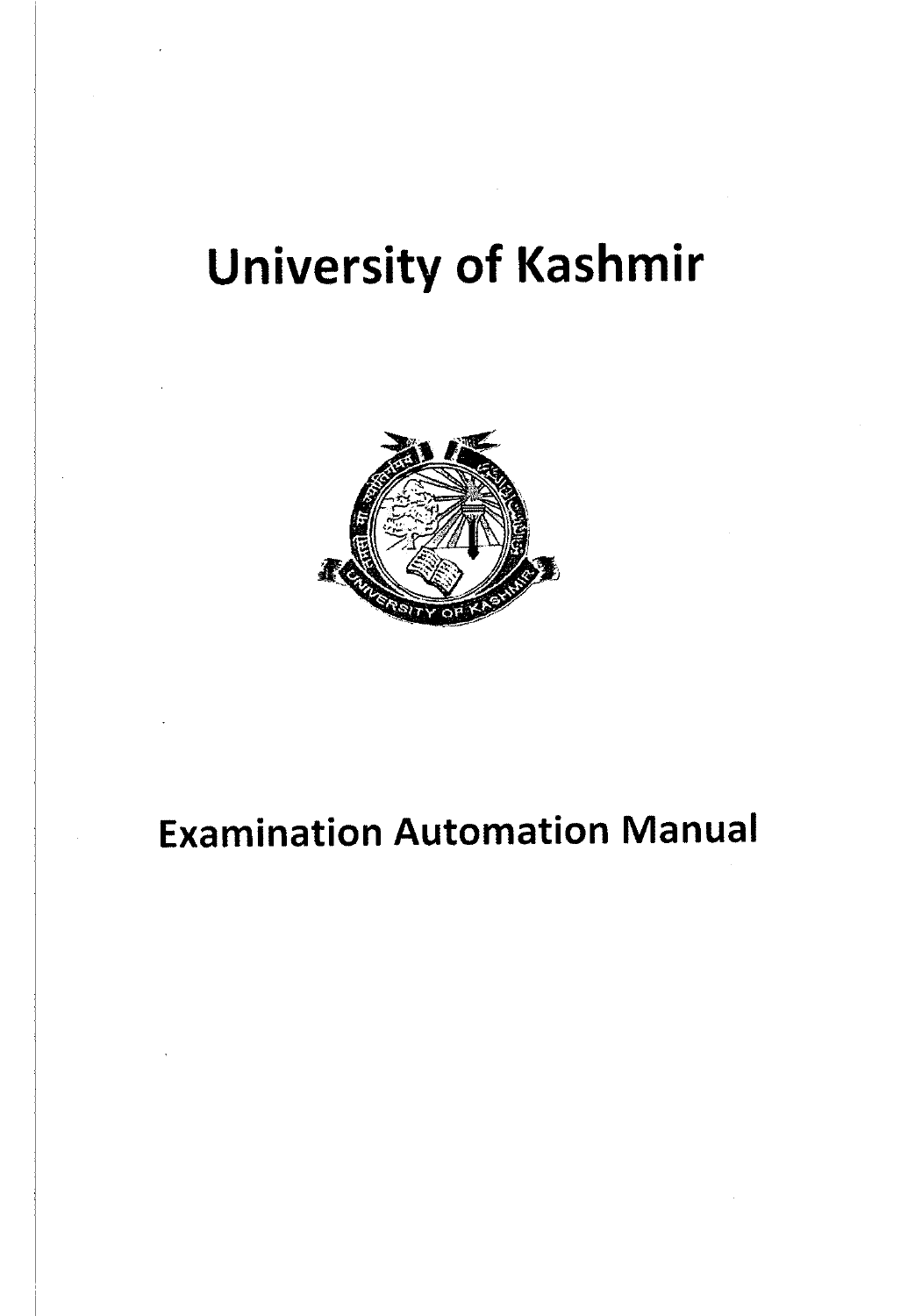

# **The University of Kashmir, Srinagar**

### **COLLEGE UNDER-GRADUATE REGISTRATION - 2018**

### **IMPORTANT INSTRUCTIONS**

1. Candidates can apply for Under-Graduate Registration-20l8 **Online only.** 

2. Candidates need to apply strictly as per following dates:

| <b>Calender of Events</b>               | <b>Dates</b>             |                              |
|-----------------------------------------|--------------------------|------------------------------|
| Commencement of Online Form Submission: | $\overline{\phantom{0}}$ | 26 <sup>th</sup> Feb. 2018   |
| Last Date of Online Form Submission:    |                          | 14 <sup>th</sup> March, 2018 |

3. Candidates must download **User Guide** and **Sample Registration Form** before applying online.

4. Candidates must follow the instructions strictly as given in the **User Guide** and on the website.

5. The Registration fee is non-refundable.

6. Please retain all these documents for future reference:

- i. Duly signed **Acknowledgement Slip** (recieved from College during final Form submission).
- ii. A printout/photostat copy of your final Application Form (generated after successful online Form submission).

7. Candidate can Re-Print (Redownload) copy of already submitted form or can check his/her Form submitted details status online at **MyFormStatus** Option available in the form details Page.

8.Please don't forget to enter your own **MobileNo,Email-ld** and **Aadhaar No.** in the form details to be submitted.

9.Please use this link option My Form Status(Re-print) to redownload the copy of your already submitted form.

### **Important Note:**

*Candidates must ensure that the details in the downloaded Registration Form are exactly as per your Certificates/Documents, otherwise it may lead to cancellation of the Form.* 

### **Click here to Proceed**

Copyright © 2016 The University of Kashmir. All right reserved ... Designed, Developed & Maintained by Directorate of Information Technology & Support System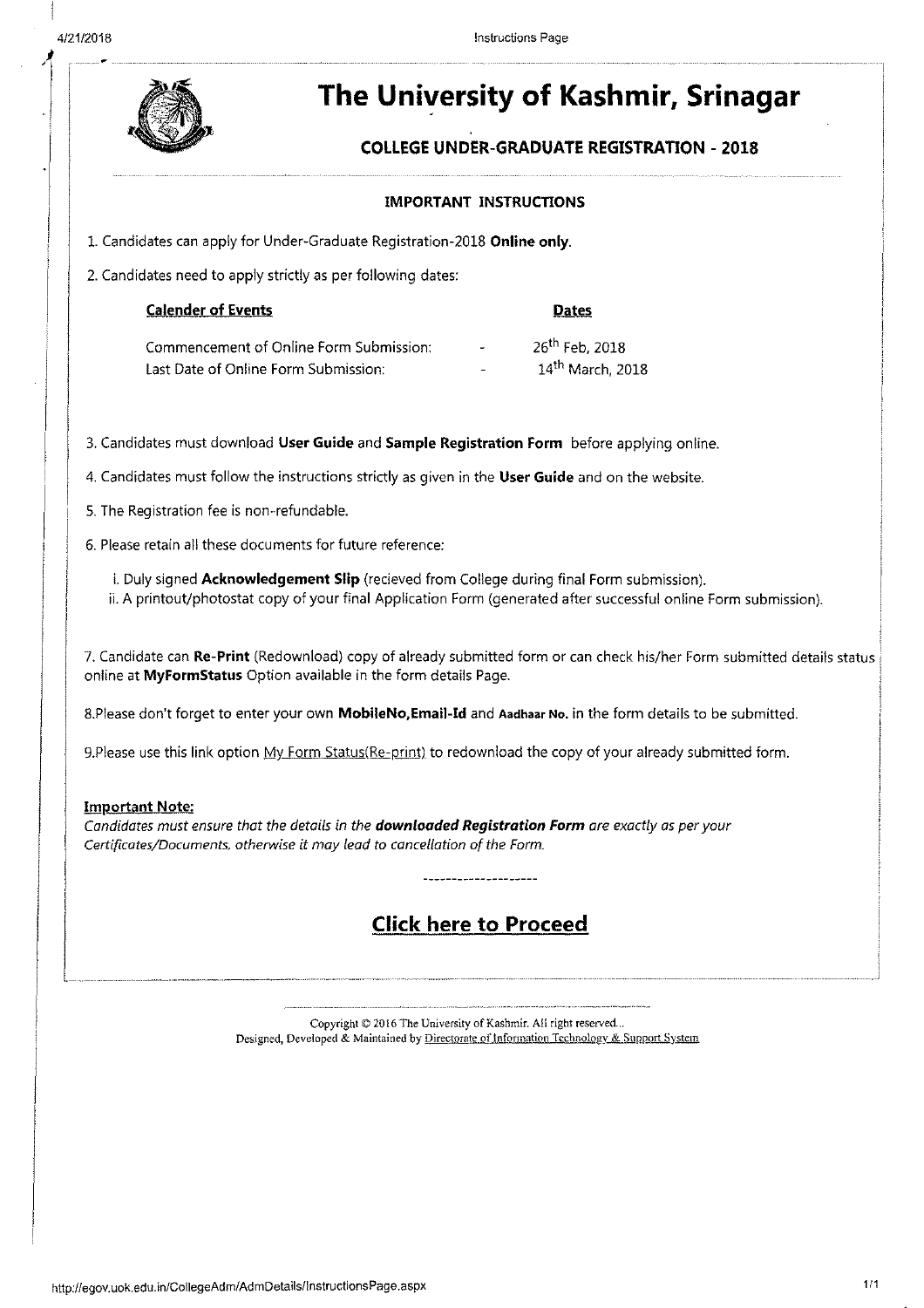

# **The University of Kashmir, Srinagar**

**COLLEGE UNDER-GRADUATE REGISTRATION - 2018** 

### **IMPORTANT DOWNLOADS (before applying online)**

### **A. User Guide**

-----------\_ ---------------------,

### Download here

- This document contains:
	- i. Calender of events.
	- ii. Details about Admissions (Course details, Fee details).
	- iii. Steps/procedures for applying online.

### **B.** Sample Registration Form **Download here** This document shows a sample filled in Application Form.

**C.** Admission Notification (2018) Download here

## **Click to Apply Online**

Copyright © 2016 The University of Kashmir. All right reserved. Designed, Developed & Maintained by Directorate of Information Technology & Support System

i.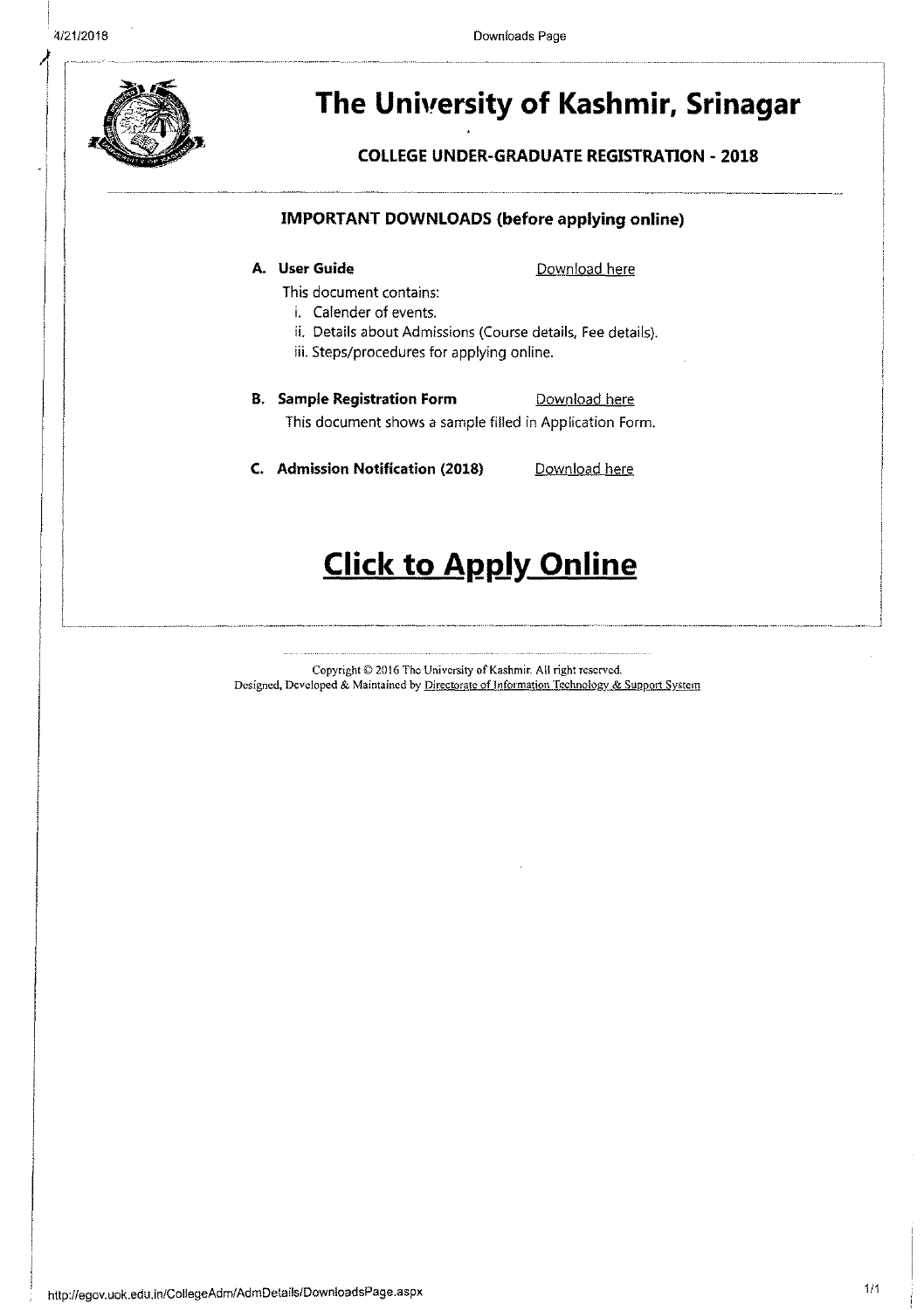# **USER GUIDE FOR**

 $^{\bullet}$  j

### **UNDER-GRADUATE ONLINE REGISTRATION - 2018 (BA/BSC/BSCN/BCOM/BHSC/FAZILA/BBA/BCA/BIT /BMMMC)**

| S.NO           | <b>CONTENTS</b>                      | PAGE NO.       |  |
|----------------|--------------------------------------|----------------|--|
| $\mathbf{I}$ . | CALENDAR OF EVENTS (IMPORTANT DATES) | $\mathbf{2}$   |  |
| 11.            | <b>COURSES CODES</b>                 | $\overline{2}$ |  |
| $\mathbf{H}$ . | <b>FEE DETAILS</b>                   | $\overline{2}$ |  |
| IV.            | SAMPLE REGISTRATION FORM             | 3              |  |
| V.             | <b>MAIN REGISTRATION FORM</b>        | 3              |  |
| VI.            | <b>ACKNOWLEDGEMENT FORM</b><br>4     |                |  |
| VII.           | <b>MY FORM STATUS</b>                | 4              |  |
| VIII.          | HOW TO APPLY ONLINE                  | 5              |  |
| IX.            | <b>FEE PAYMENT</b>                   | 6              |  |
| Χ.             | IMPORTANT GUIDELINES                 | 6              |  |

### **Table of Contents**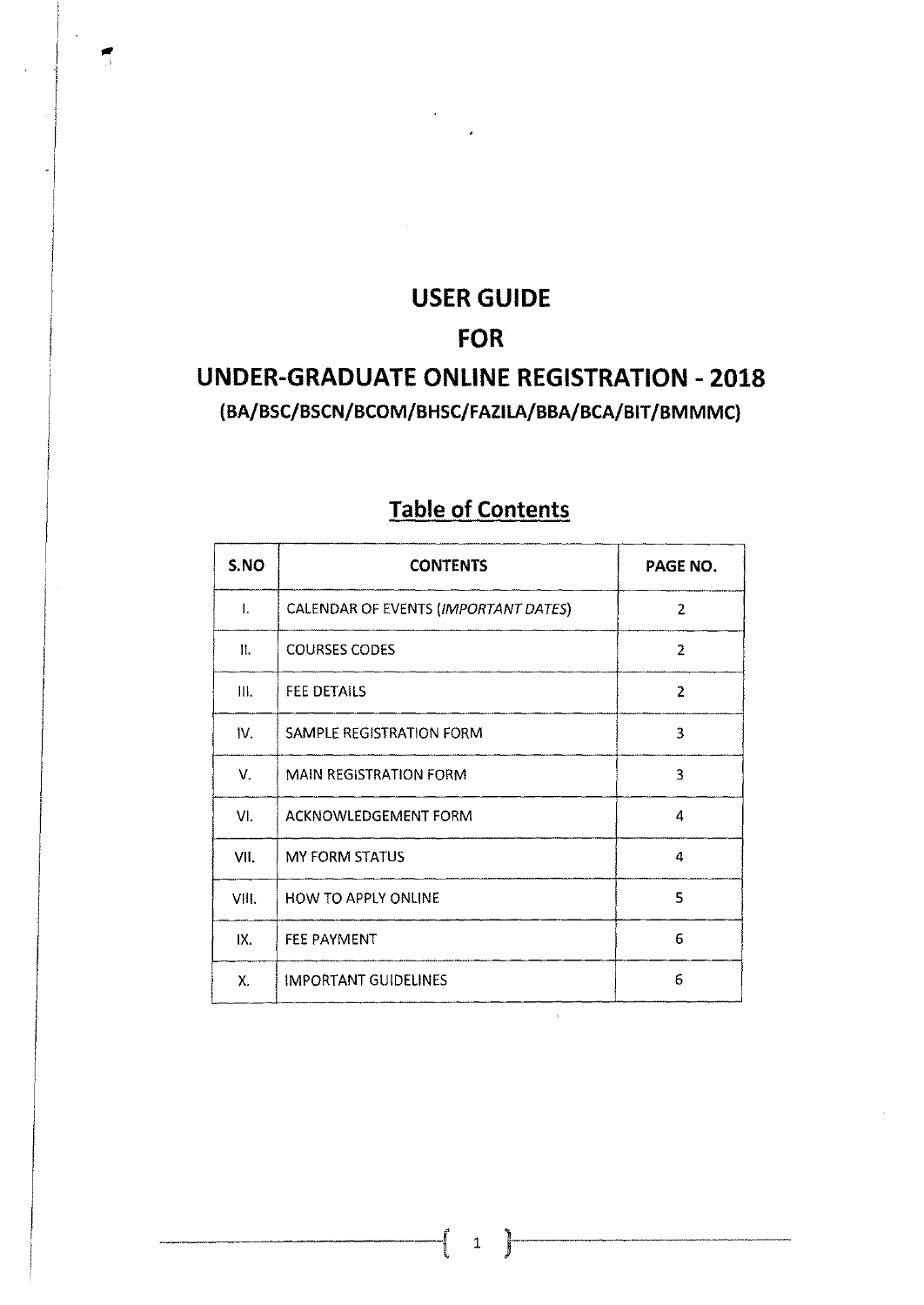### I. CALENDAR OF EVENTS (IMPORTANT DATES).

| <b>Calendar of Events</b>               | Dates                           |
|-----------------------------------------|---------------------------------|
| Commencement of Online Form Submission: | 26 <sup>th</sup> February, 2018 |
| Last Date of Online Form Submission:    | 14 <sup>th</sup> March, 2018    |

Candidates can apply for Under-Graduate Registration-2018 Online only, strictly as per following dates:

### II. COURSE CODES

The Codes used for the different Courses offered under Under-Graduate Programme are as follows:

### 1. Non-Professional Courses:

| <b>Course Code</b> | <b>Course Name</b>                |
|--------------------|-----------------------------------|
| BΑ                 | <b>Bachelor of Arts</b>           |
| BSC                | <b>Bachelor of Science</b>        |
| <b>BCOM</b>        | Bachelor of Commerce              |
| FAZILA             | Bachelor of Arts (FAZILA)         |
| <b>BSCN</b>        | Bachelor of Science (Non-Medical) |
| <b>BHSC</b>        | <b>Bachelors of Home Science</b>  |
|                    |                                   |

### 2. Professional Courses:

| Course Code  |                              | <b>Course Name</b>                                       |  |  |
|--------------|------------------------------|----------------------------------------------------------|--|--|
| BBA          | $\mathbf{m}$                 | <b>Bachelor of Business Administration</b>               |  |  |
| <b>BCA</b>   | $\qquad \qquad \blacksquare$ | Bachelor of Computer Science and Applications            |  |  |
| <b>BIT</b>   | $\blacksquare$               | Bachelor of Science in Information Technology            |  |  |
| <b>BMMMC</b> | $\blacksquare$               | Bachelor of Multimedia Production and Mass Communication |  |  |
| (MCMP)       |                              |                                                          |  |  |

### III. FEE DETAILS

- 1. The Registration Fee is non-refundable.
- 2. The candidate has to submit the University Fee (Registration, Exam, EMF, Service Charges etc.) online through university portal. The fee payment options shall be available as and when their subjects are finalized and uploaded by the College concerned.
- 3. The fee pay options shall be available to the candidate on the My Form Status page, available under Student Registration Tab on Kashmir University website.
- 4. The candidates who are already registered with Kashmir University are exempted from payment of Registration Fee only.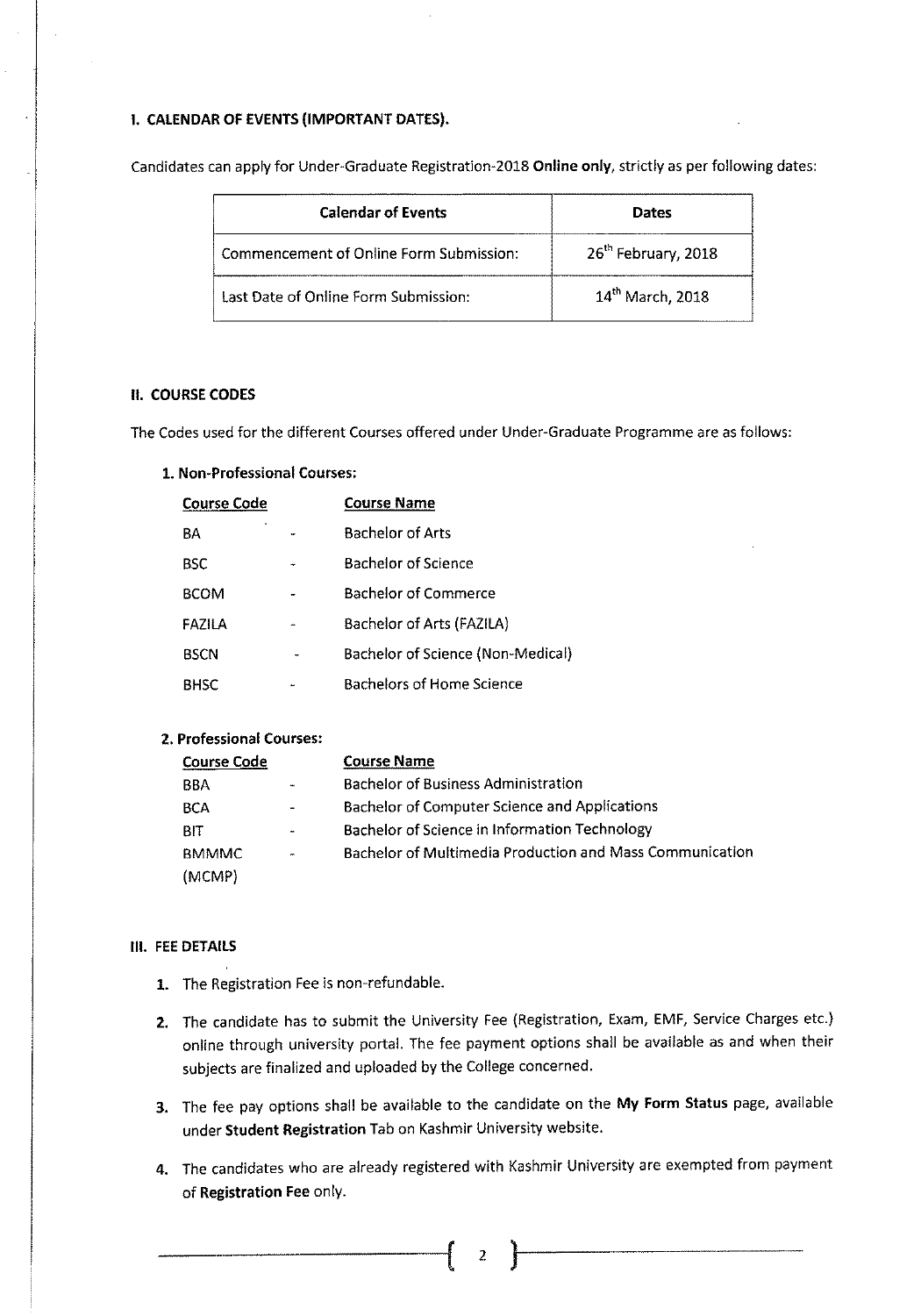5. The candidates, who are Orphaned (as certified by the Competent Authority) or with any Disability (as certified by the CMO concerned) shall be exempted from payment of Examination Fee only.

### IV. SAMPLE REGISTRATION FORM

The candidate should download the *Sample Registration Form* to have an idea of how to fill the Online Registration Form and thus avoid committing mistakes.

The incorrect/improper filled Online Registration Form can lead to cancellation of the Form.

#### V. MAIN APPLICATION FORM (Registration)

- 1. The candidate needs to submit the Online Registration Form for complete admission formalities.
- 2. The Forms shall strictly be generated on the basis of J&K Board Registration Number only.
- 3. Pre-filled Forms shall be generated on the basis of *J&K Board Registration Number.* And, the remaining blank fields like *Address, Mobile, Email* etc. need to be filled in by the candidate.
- 4. Pre-filled data is strictly as per the data of the candidate in J&K Board.
- 5. Fields marked with \* are mandatory.
- 6. Enter your Board Registration Number and Click on Search Button.
- 7. If your record does not exist with us, following message will get displayed:

*"Your Record is Not available with us ... ...... Visit the IT Cell of the College (seeking admission in) to get the Form"* 

And the candidate needs to approach the *IT Cell of the* College, in which he/she wants to seek admission with required documents (as mentioned in Admission Notification) for submitting the Online Registration form.

8. After successful submission of Online Registration Form, the candidate will be directed to the Acknowledgement Form.

### Note:

Candidates must ensure that the details in the downloaded Registration Form is exactly as per your Certificates/Documents, otherwise it may lead to cancellation of the Form.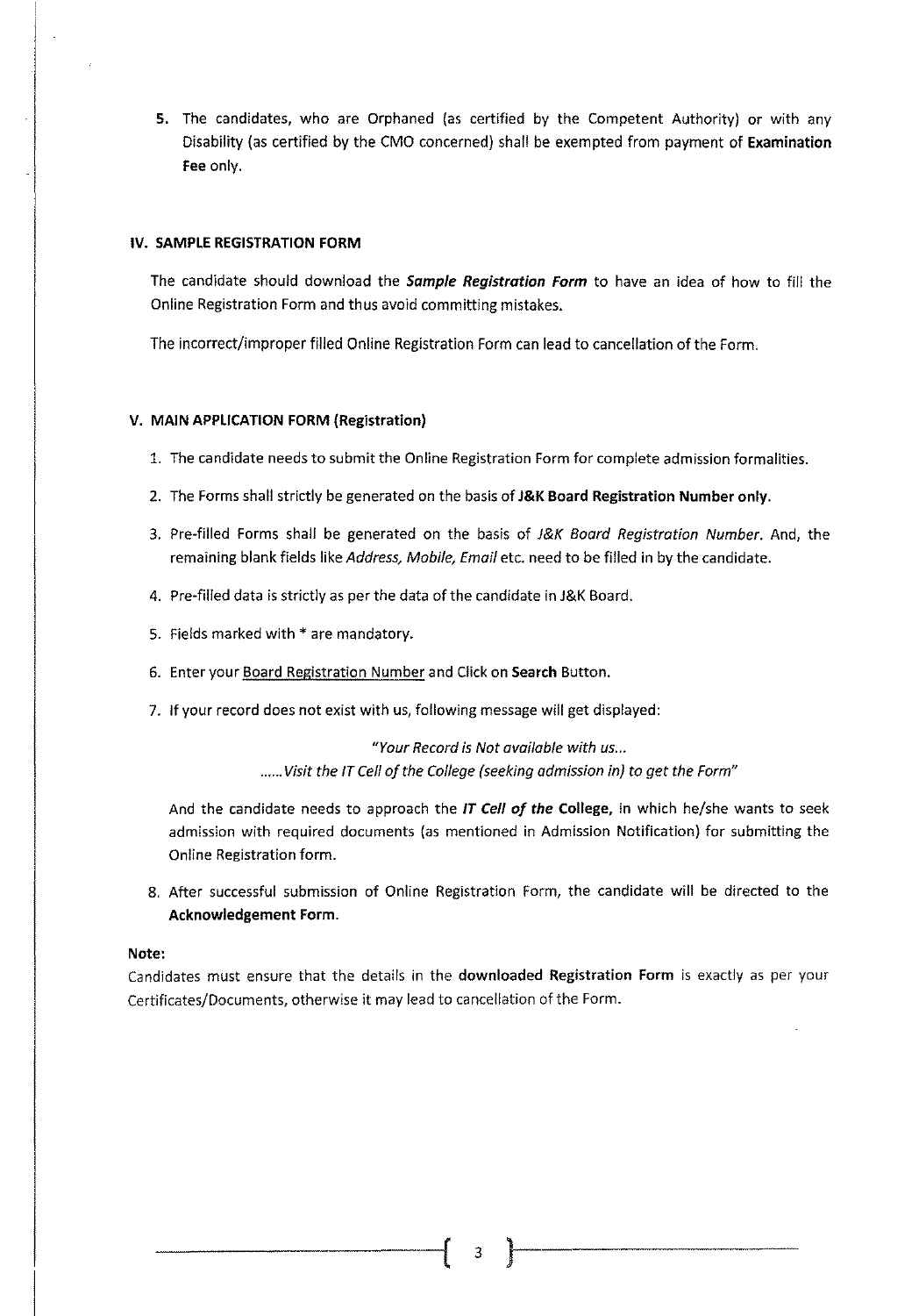### **VI. ACKNOWLEDGEMENT FORM**

- 1. The Acknowledgement Form displays the **Registration Form No.** (generated after successful submission of the Online Registration Form).
- 2. The candidate should retain the Registration Form No. for future reference.
- 3. The candidate needs to Download and take a printout of the Final Registration Form.

### **VII. MY FORM STATUS**

1. After successful submission of the Form, the candidate can check his/her Form Status online by entering following details at **MyFormStatus** Page:

**Board Registration Number** (as mentioned while filling up the Form) and **Registration Form No.** (generated after successful submission of the Form).

- 2. The fields **College, Subjects** and **University Registration Number** will get updated after the candidate submits the hard-copy of the Online Registration Form in the College he/she intends to get admission and the whole admission process gets complete.
- 3. Candidates can also get a reprint of their Registration Form from **Re-Print** link available at the top right corner of the page.

**. .. Contd on Page 5**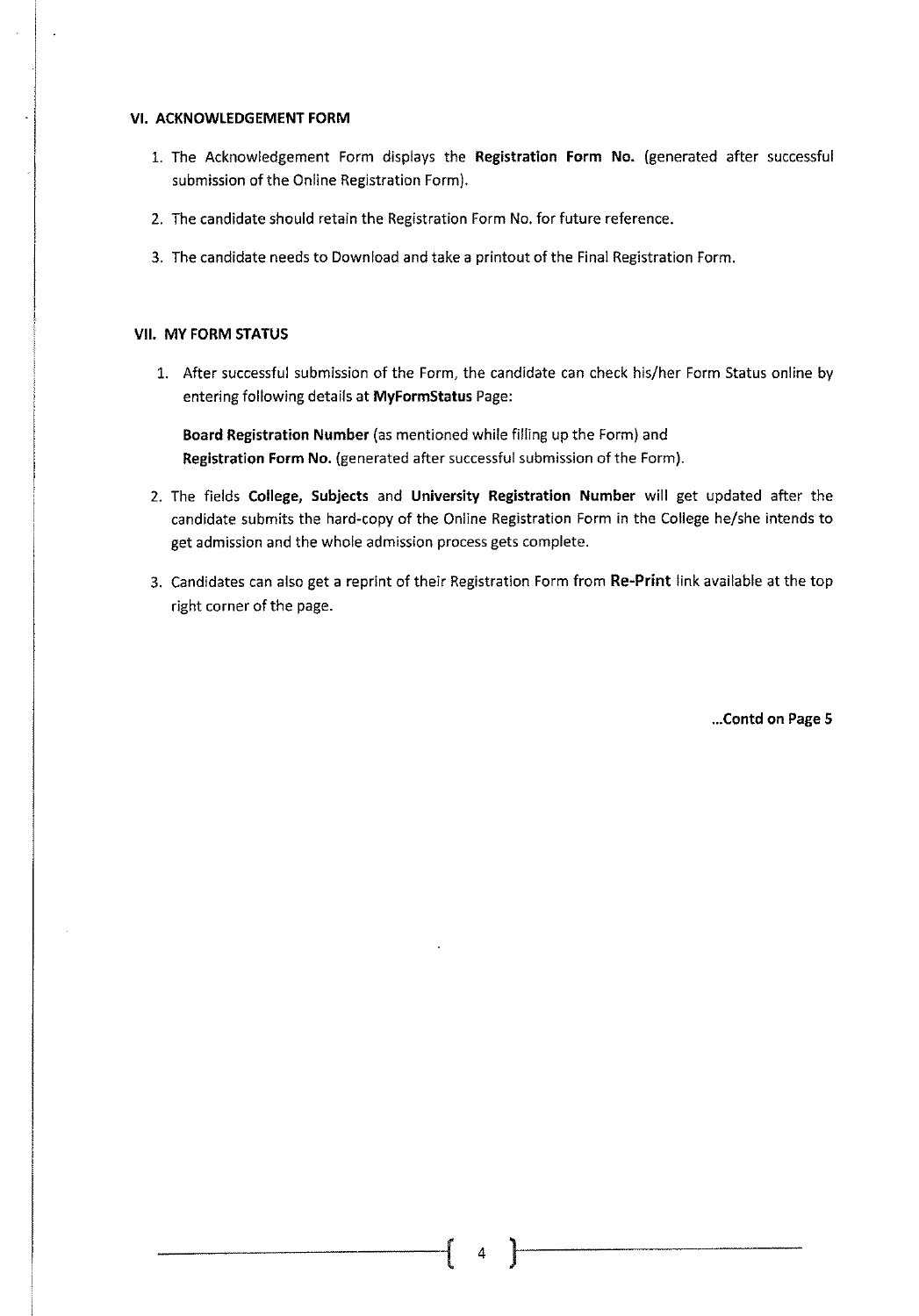#### VIII. HOW TO APPLY ONLINE

- 1. Candidate need to visit the University website i.e. http://www.uok.edu.in OR http://www.kashmiruniversity.net
- 2. At the Home Page of the Kashmir University website go to **STUDENT REGISTRATION** and then click on the link "Registration Form for College UG Admissions - 2018".
- 3. The candidate will be directed to UnderGraduate-20l8 Online Admissions Instructions Page.
- 4. Read the points mentioned at Instructions Page very carefully.
- 5. After clicking, "CLICK HERE TO PROCEED", the candidate will be directed to the Downloads Page.
- 6. Download the documents, User Guide and Sample Registration Form and Admission Notification for guidance.
- 7. Go through all the documents thoroughly before applying.
- 8. After clicking, *"CLICK TO APPLY ONLINE",* the candidate will be directed to Online Registration Form.
- 9. Enter your Board Registration Number and Click on Search Button.
- 10. If your record does not exist with us, following message will get displayed:

*"Your Record is Not available with us .... ...... Visit the IT Cell of the College (seeking admission in) to get the Form"* 

And the candidate needs to approach the *IT Cell of the* College, in which he/she wants to seek admission with required documents (as mentioned in Admission Notification) for submitting the Online Registration form.

- 11. Complete the Online Registration Form properly and upload your latest scanned Photograph.
- 12. Click on "SUBMIT" button to submit the completely filled Registration Form.
- 13. A message depicting all filled-in mandatory fields will get displayed for quick review by the candidate.
- 14. After successful submission of the Registration Form, the candidate will be directed to Acknowledgement Form.
- 15. Candidates are required to note their Form No. to check *Form Status* while ongoing Admission Process and for future references.
- 16. Download and take a printout of the Final Registration Form by clicking "DOWNLOAD/PRINT MY FORM" button.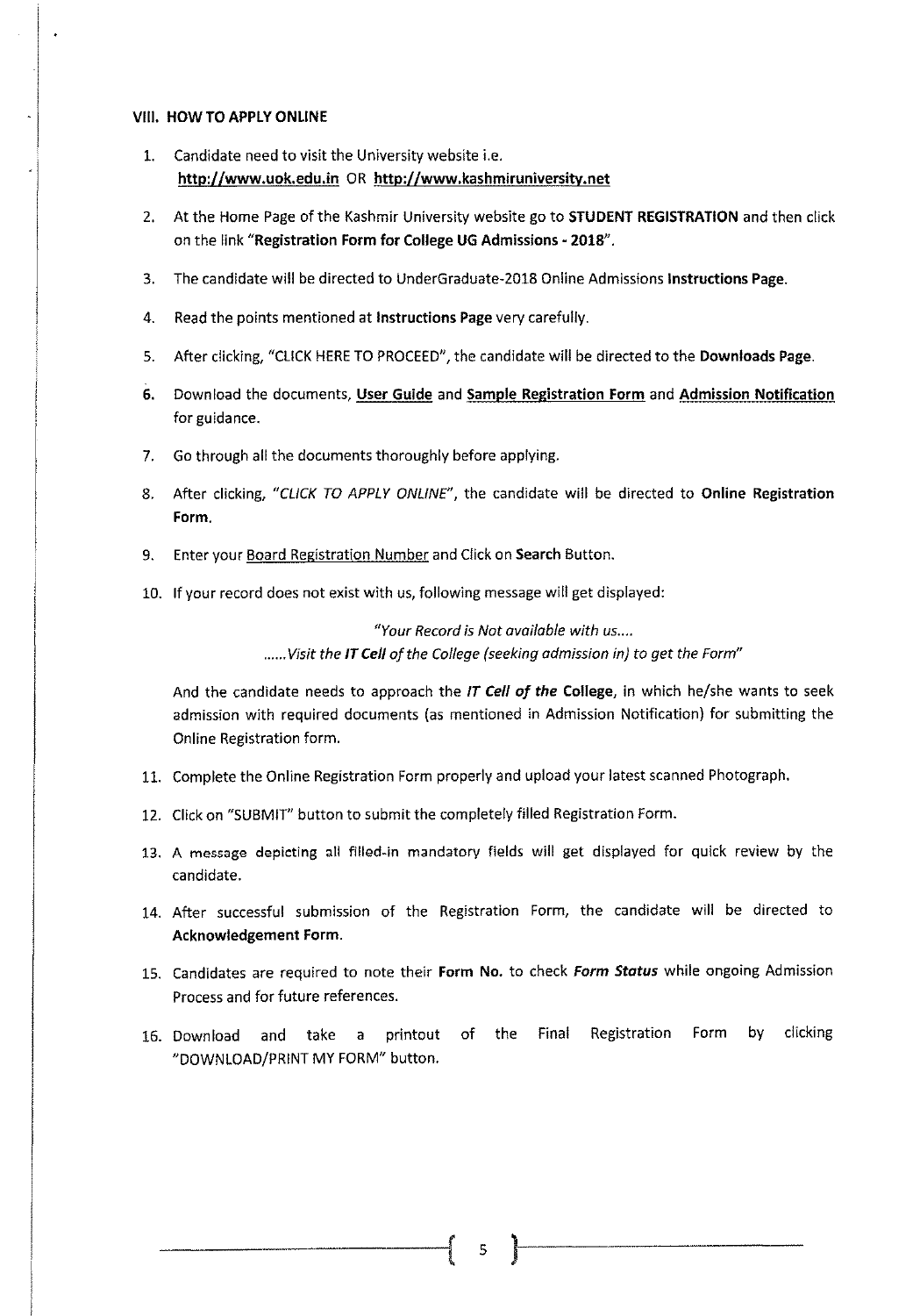- 17. Submit the following to the College, in which you intend to take Admission:
	- i. Copy of Registration Form (already submitted online).
	- ii. Photocopies of all required documents/certificates (as mentioned in Admission Notification).
	- iii. Subject Combinations (specific to a Course/Programme) for first two semesters offered by the concerned college.
- 18. At the time of Final Form submission at College Counter, receive the Acknowledgement Slip (duly signed by the College Official) and retain the same for future reference.

### IX. FEE PAYMENT

- 1. The college concerned making use of the Form No. printed on the Registration form will receive and assign the Subject Combination (as opted by the candidate) online.
- 2. The Payment Options for payment of Fee shall be available to the candidate on My Form Status page.
- 3. Therefore, after the candidate submits the Form in the College Counter, the candidate is required to check My Form Status page, available on the University website.
- 4. Payment Option(s) shall be available on My Form Status page, once the subject combination (opted by the candidate) has been online assigned by the College.
- 5. The candidates shall have to submit the fee (which will get auto-calculated, as per the Subjects opted by the candidate) for first two semesters of the course chosen.
- 6. As per statutes, specially-abled and orphan candidates as evidenced by the requisite certificates from the concerned competent authorities are exempt from payment of Examination Fee.
- 7. No Change in the Subject(s) shall be allowed after College uploads the Subject Combination opted by the candidate.

### X. IMPORTANT GUIDELINES

1. Read the instructions mentioned at Instruction Page and go through the documents (UserGuide & Sample Form) carefully.

- 2. Please make sure, Adobe Reader/PDF Reader is installed in your System.
- 3. Scanned copy of candidate's latest Photograph should be kept ready before applying online.
- 4. Uploading of latest scanned photograph of the candidate:
	- i. Scanned copy of the photograph should be in jpg/jpeg format only.
	- $ii.$  The size of the image should not be more than 100 KB in size.
- 5. Enter your details correctly in the Main Registration Form.